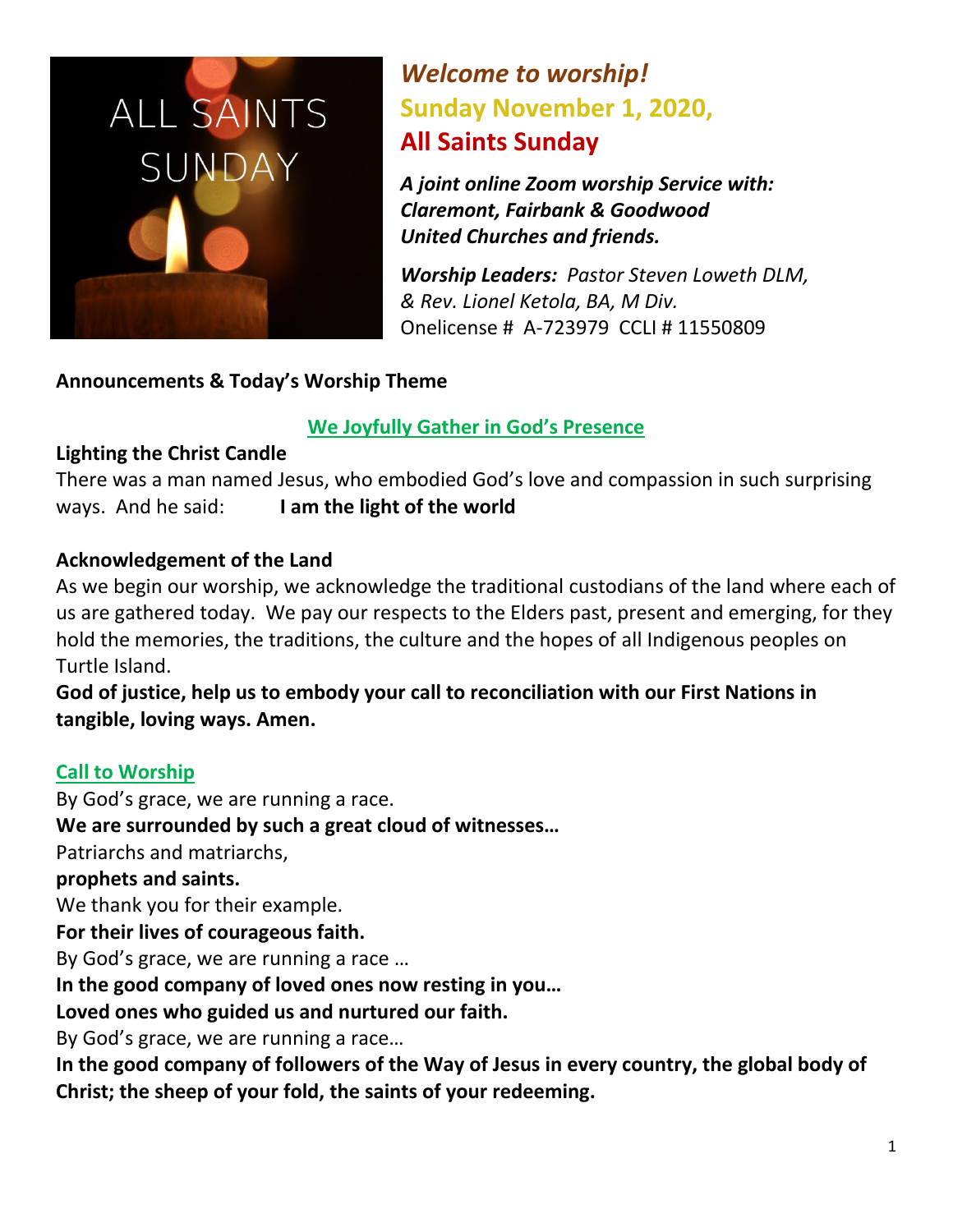Therefore, since we are surrounded by so great a cloud of witnesses, let us also lay aside every weight and the sin that clings so closely,

# **and let us run with perseverance the race that is set before us,** looking to Christ,

**the pioneer and perfecter of our faith. Alleluia!**

# **Opening Hymn: He Leadeth Me VU # 657** Musician: Alexandra Huynh Do

1. He leadeth me, O blessed thought! O words with heav'nly comfort fraught! Whate'er I do, where'er I be Still 'tis God's hand that leadeth me.

> **Refrain: He leadeth me, He leadeth me, By His own hand He leadeth me; His faithful foll'wer I would be, For by His hand He leadeth me.**

- 2. Sometimes 'mid scenes of deepest gloom, Sometimes where Eden's bowers bloom, By waters still, o'er troubled sea, Still 'tis His hand that leadeth me.
- 3. Lord, I would clasp thy hand in mine, Nor ever murmur nor repine; Content, whatever lot I see, Since 'tis my God that leadeth me.
- 4. And when my task on earth is done, When by Thy grace the vict'ry's won, E'en death's cold wave I will not flee, Since God through Jordan leadeth me.

# **Prayer of the Day**

**God of life, Your saints are one with you in the mystical body of Christ. Give us grace to follow the example of their lives, until we come to those inexpressible joys which you have prepared for those who love you; through Christ our Saviour. Amen.**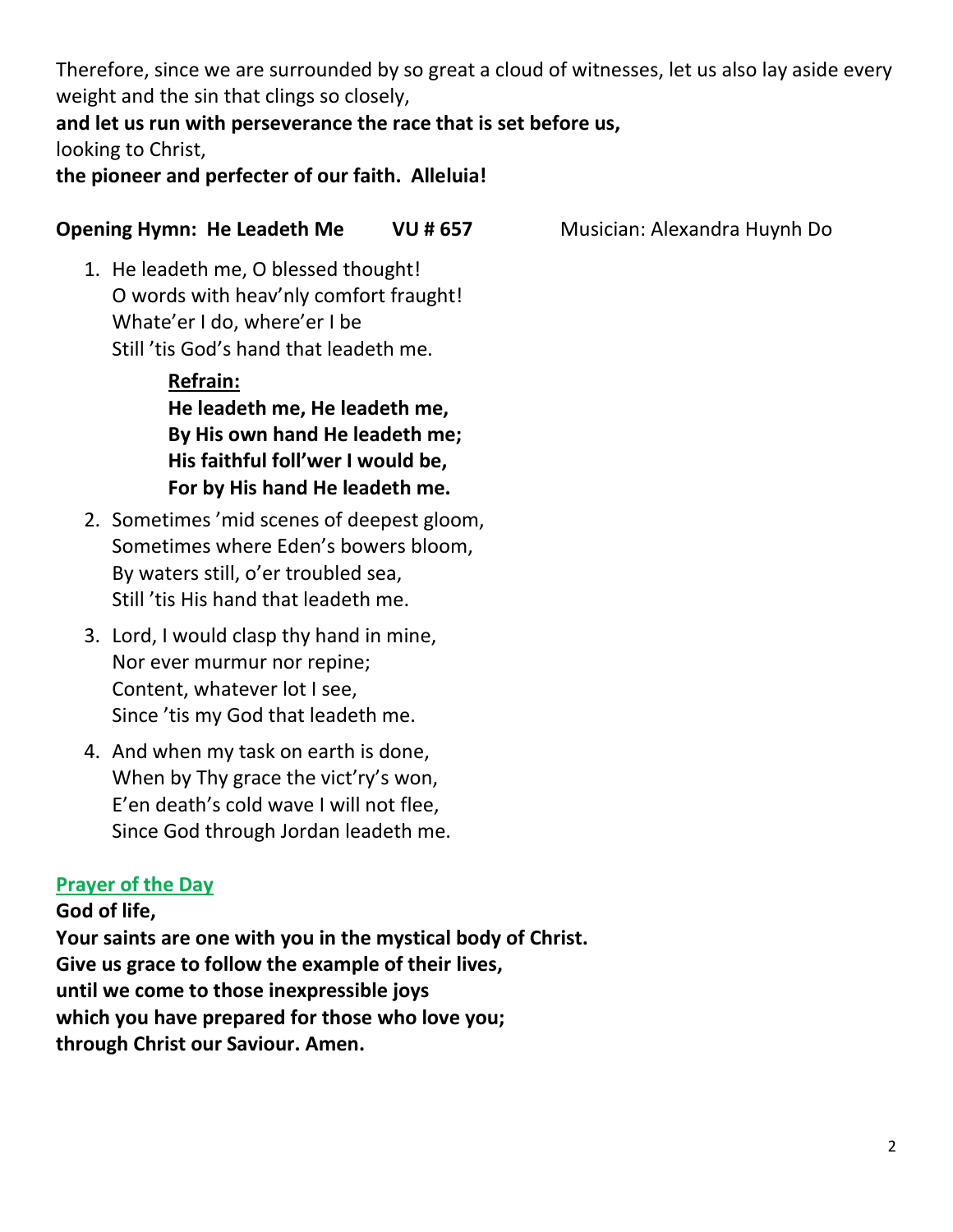# **Prayer of Confession** *By: Beth Merrill Neel (Adapted)*

God is gracious and merciful and knows our needs even before we speak them. Still, we engage in confession, admitting to God all that rests uneasily in our hearts. Confident of God's love, let us make our confession, first in silent prayer.

*A Silence is kept*

### *Let us pray:*

**Holy God, we will be honest: this is really hard. It is really hard to wear masks, to avoid public gatherings, to spend so much time watching screens. We're losing patience and we're losing hope and we're losing our grip on faith. We're caught between the selfishness of wanting to do whatever we want without regard for others, and wanting to be helpful and generous. Please help us. Help us to lean on you and each other when things get hard and when we get depressed. Remind us every day that you are always with us. Encourage our hearts, and help us to be your people, your saints, in these strange days; through Jesus Christ, who holds us in your grace. Amen.** 

# **Assurance of Forgiveness**

Hear the good news! In the name of Jesus Christ, you are forgiven! God has set you free from your past! So rejoice in this good news! God's Spirit is bringing healing and wholeness and new life into our world and into our lives. Thanks be to God! Amen.

# **We Open our Hearts to the Spirit's Voice**

One: Whether you take what is written in the Bible as fact, metaphor, myth or story, listen now to these words for the meaning they hold in your lives today. **All: May the Spirit bless us with wisdom and wonder, as we ponder the meaning of these words in our lives.**

# **Revelation 7:9-17**

 $9$ After this I looked, and there was a great multitude that no one could count, from every nation, from all tribes and peoples and languages, standing before the throne and before the Lamb, robed in white, with palm branches in their hands.  $^{10}$ They cried out in a loud voice, saying, "Salvation belongs to our God who is seated on the throne, and to the Lamb!"  $^{11}$ And all the angels stood around the throne and around the elders and the four living creatures, and they fell on their faces before the throne and worshiped God,  $^{12}$ singing, "Amen! Blessing and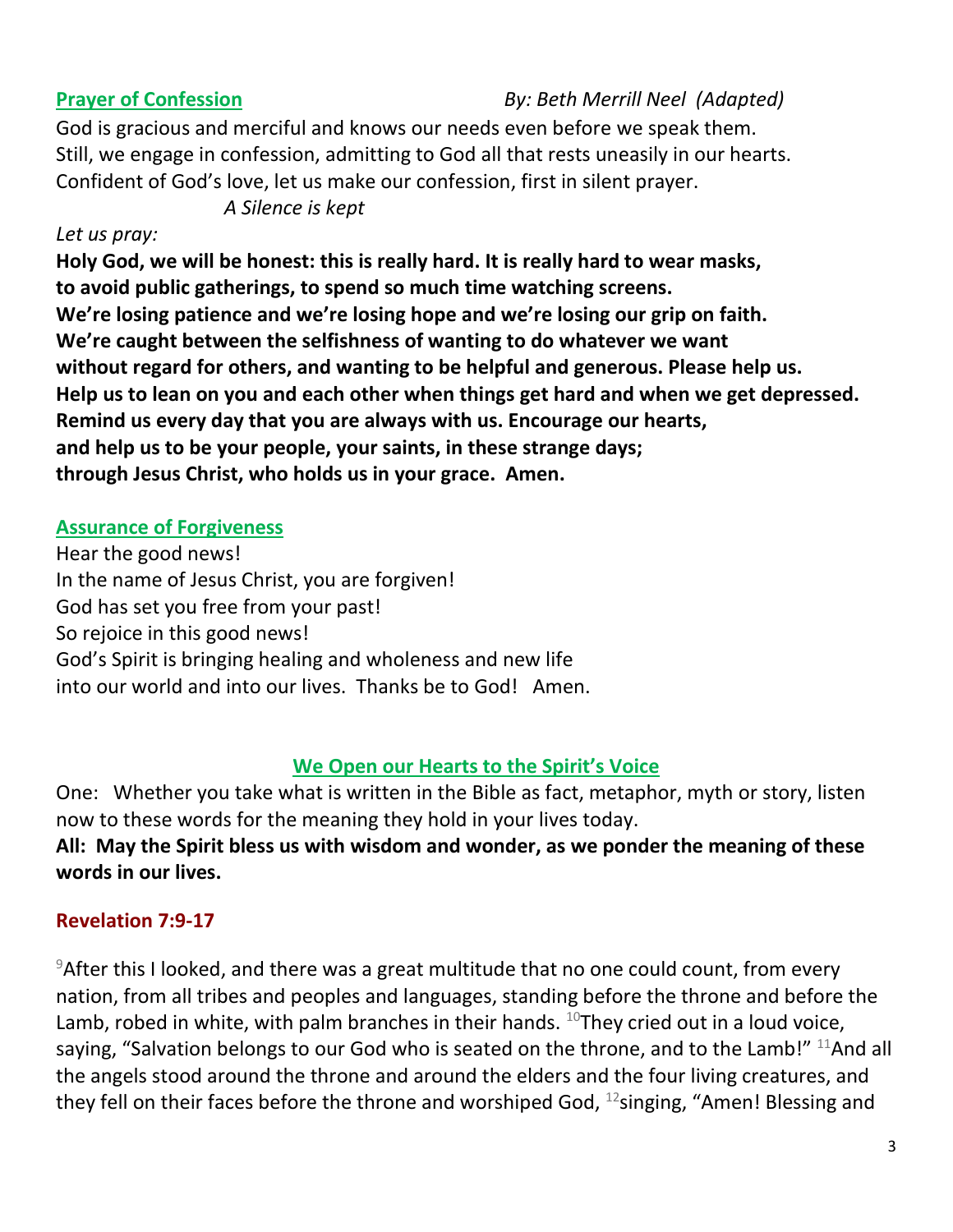glory and wisdom and thanksgiving and honor and power and might be to our God forever and ever! Amen."

 $13$ Then one of the elders addressed me, saying, "Who are these, robed in white, and where have they come from?" <sup>14</sup>I said to him, "Sir, you are the one that knows." Then he said to me, "These are they who have come out of the great ordeal; they have washed their robes and made them white in the blood of the Lamb.  $^{15}$ For this reason they are before the throne of God, and worship him day and night within his temple, and the one who is seated on the throne will shelter them.  $^{16}$ They will hunger no more, and thirst no more; the sun will not strike them, nor any scorching heat;  $^{17}$  for the Lamb at the center of the throne will be their shepherd, and he will guide them to springs of the water of life, and God will wipe away every tear from their eyes."

Holy Wisdom, Holy Word. **Thanks be to God.** 

#### **Reflection: Pastor Steven Loweth**

# **Scripture Hymn: Blessed Assurance** Musician: Alexandra Huynh Do *VU # 337*

1 Blessed assurance, Jesus is mine! O what a foretaste of glory divine! Heir of salvation, purchase of God, born of the Spirit, washed in Christ's blood.

Refrain:

This is my story, this is my song, praising my Saviour all the day long; this is my story, this is my song, praising my Saviour all the day long.

2 Perfect submission, perfect delight! Visions of rapture now burst on my sight; angels descending bring from above echoes of mercy, whispers of love. [Refrain]

3 Perfect submission, all is at rest; I in my Saviour am happy and blessed; watching and waiting, looking above, filled with God's goodness, lost in Christ's love. [Refrain]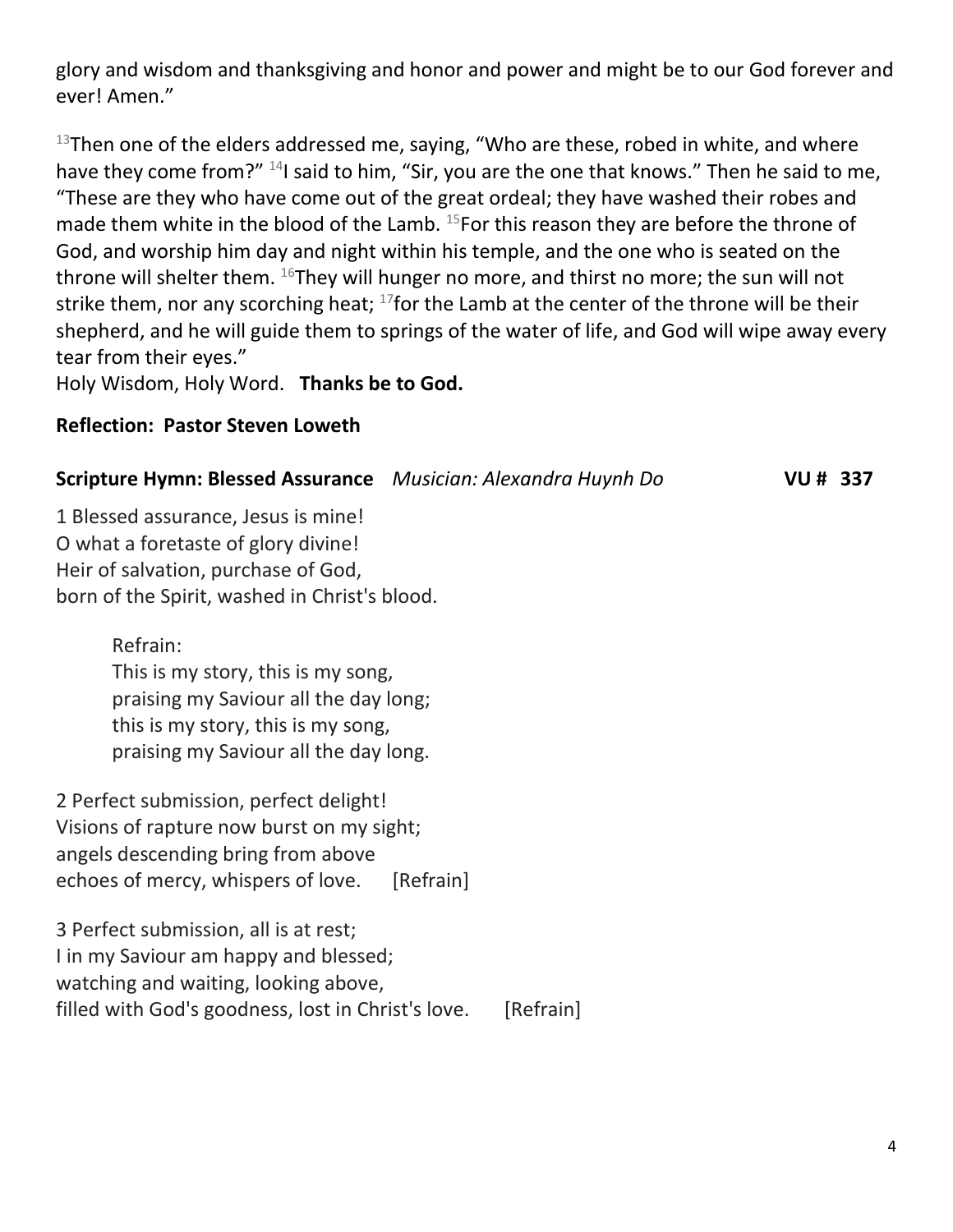Alleluia, Lord, to whom shall we go? You have the words of eternal life. Alleluia, Alleluia. Alleluia, Alleluia. Alleluia, Alleluia. Alleluia, Alleluia.

#### **Matthew 5:1-12**

5When Jesus saw the crowds, he went up the mountain; and after he sat down, his disciples came to him.  $2$ Then he began to speak, and taught them, saying:

 $3^{\prime\prime}$ Blessed are the poor in spirit, for theirs is the kingdom of heaven.

<sup>4</sup>"Blessed are those who mourn, for they will be comforted.

<sup>5</sup>"Blessed are the meek, for they will inherit the earth. <sup>6</sup>"Blessed are those who hunger and thirst for righteousness, for they will be filled.

 $7$ "Blessed are the merciful, for they will receive mercy.  $8$ "Blessed are the pure in heart, for they will see God.

<sup>9</sup>"Blessed are the peacemakers, for they will be called children of God.

 $10^{\circ}$ Blessed are those who are persecuted for righteousness' sake, for theirs is the kingdom of heaven.

<sup>11</sup>"Blessed are you when people revile you and persecute you and utter all kinds of evil against you falsely on my account. <sup>12</sup>Rejoice and be glad, for your reward is great in heaven, for in the same way they persecuted the prophets who were before you.

Holy Wisdom, Holy Word. **Thanks be to God.** 

#### **Reflection: Rev. Lionel Ketola**

**Scripture Hymn: O God our Help in Ages Past** *Music: Alexandra Huynh Do* **VU p. 806**

**1. O God, our help in ages past, our hope for years to come, our shelter from the stormy blast, and our eternal home.**

**2. Under the shadow of thy throne, still may we dwell secure; sufficient is thine arm alone, and our defense is sure.**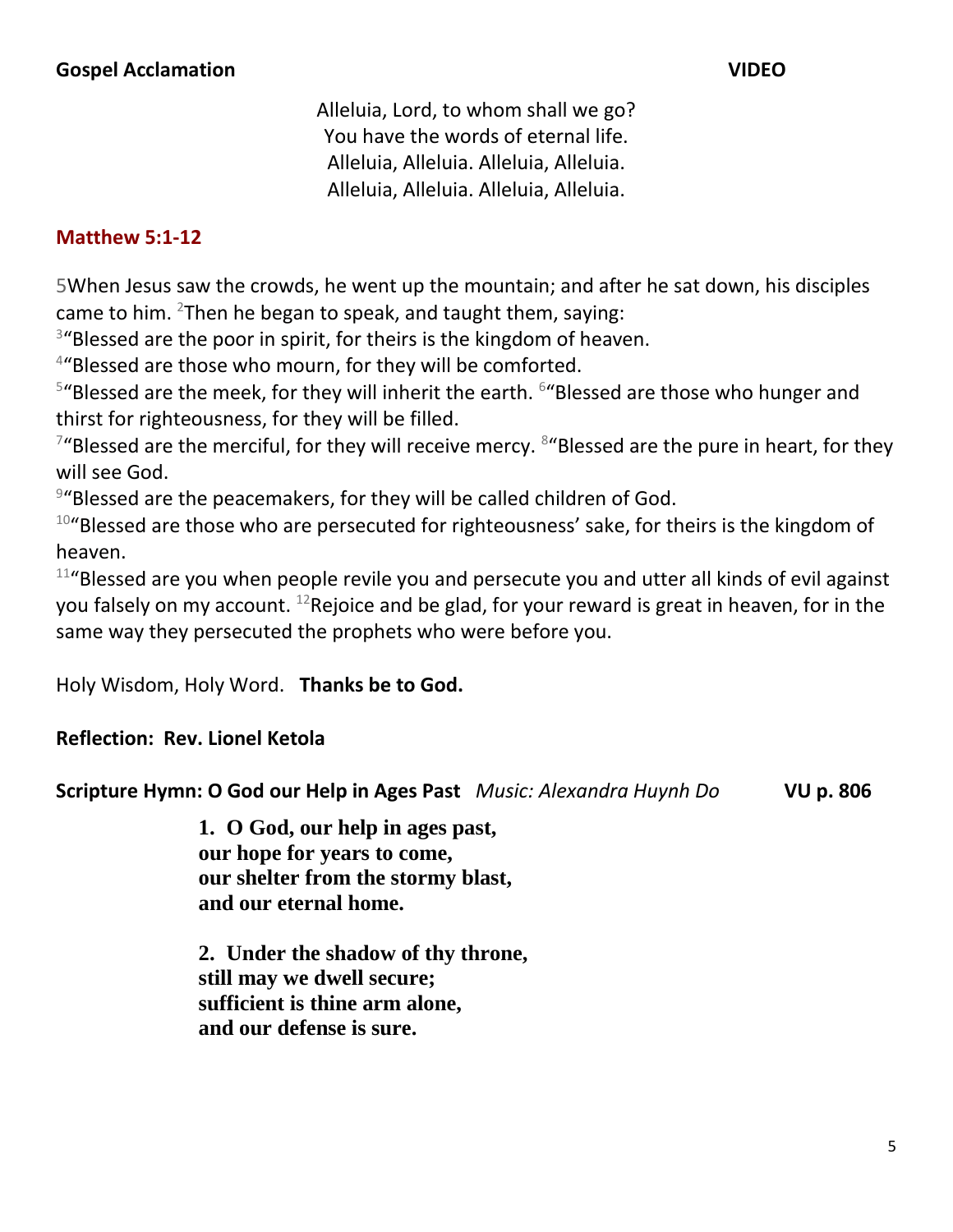**3. Before the hills in order stood, or earth received its frame, from everlasting, thou art God, to endless years the same.**

**6. O God, our help in ages past, our hope for years to come; be thou our guard while troubles last, and our eternal home.** 

# **Invitation to the Offering**

# **Prayer of Dedication for the Gifts:**

**Tender God, we offer with joy and thanksgiving what you have first given us – our selves, our time, our possessions – signs of your gracious love. Receive them for the sake of the One who emptied himself for us, Jesus the Christ. Amen.** 

**Prayers for the People:** *"Set in the Company of Saints"**by Christine Jerrett*

Tender God, you are our God and we are Your people, and we are grateful that You have claimed us as your own. You have set us in the company of saints past and present, among those who have made bold witness to Your goodness and grace.

Your Word opens up new futures where we see no way forward. You know the places in our hearts where we are afraid

- afraid of a future we cannot control;
- afraid of losing health and independence
- afraid for the well-being of our children
- afraid that past mistakes will ruin our future

Write the stories of your people deep into our hearts so that we may learn to trust you beyond our fears. Give us hearts and minds and spirits ready to trust and follow wherever your Spirit leads, confident that you will not lead us beyond your loving embrace.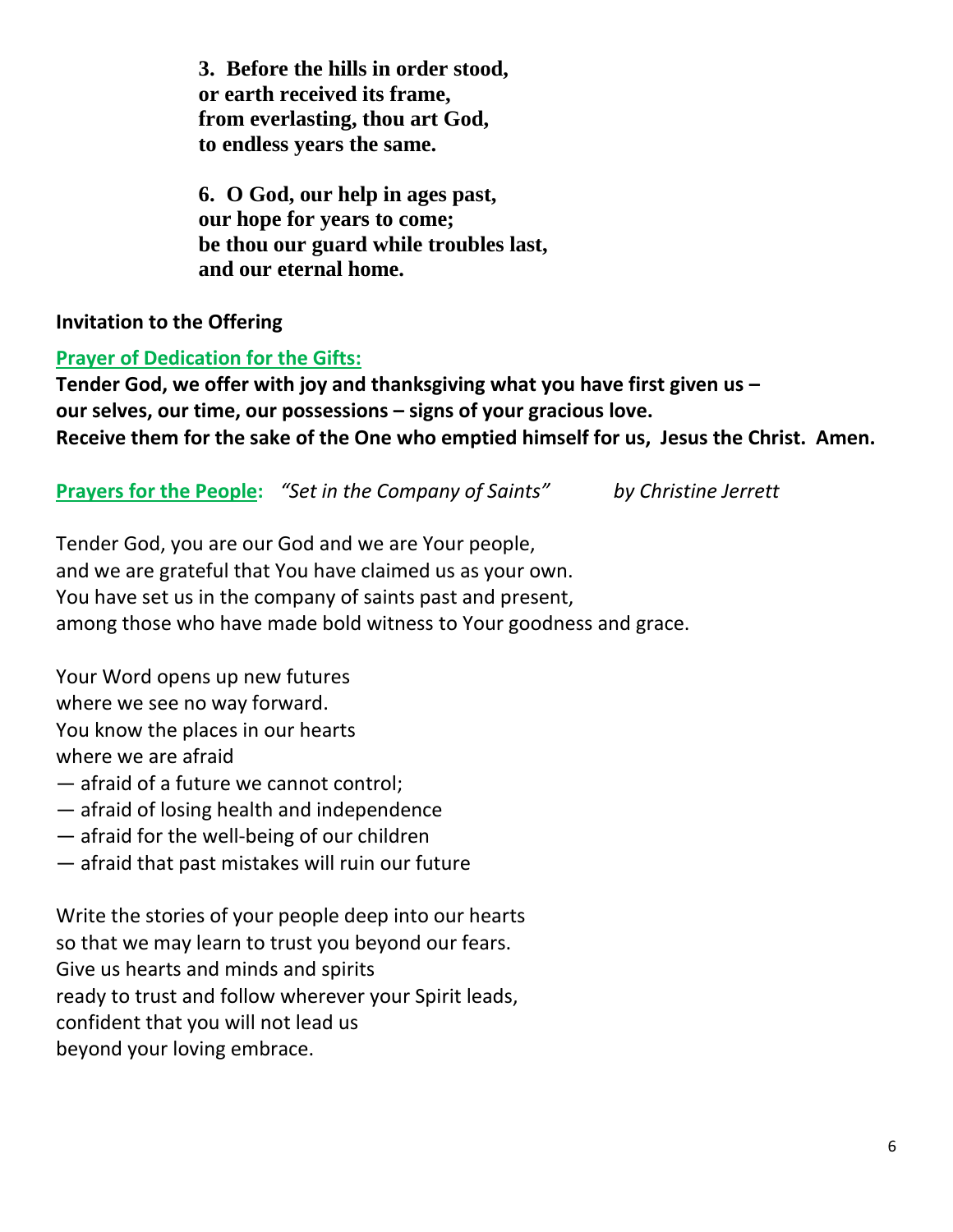We ask in Jesus' name, whose outstretched arms welcome us and hold us securely in your grace. God in your love, **hear our prayer.** 

Tender God, we take this time to lift up the people and the places in our world which are in our prayers: *Prayers of Intercessions are offered* God in Your Mercy, **Hear our Prayer**

Into your hands, Loving One, we commend all for whom we pray, trusting in your great love for all creation; through Jesus our brother who taught us to pray:

**Sung Lord's Prayer** *Music: Gabrielle Untermann & Jane Plewman* **VU pg. 959 Our Father, in heaven Hallowed be your name Your kingdom come, your will be done On earth, as in heaven. Give us today our daily bread. Forgive us our sins As we forgive those who sin against us. Save us from the time of trial And deliver us from evil For the kingdom and the power And the glory are yours Now and forever. Closing Hymn: For All The Saints VU # 705 (v. 1, 2, 3, 5).**  *Musicians: Gabrielle Untermann and Jane Plewman* **For all the saints, who from their labours rest, All who by faith before the world confessed, Your Name, O Jesus, be forever blessed. Alleluia, Alleluia! You were their Rock, their Fortress and their Might; You were their Captain in the well fought fight; You in the darkness drear, their one true Light.**

**Alleluia, Alleluia!**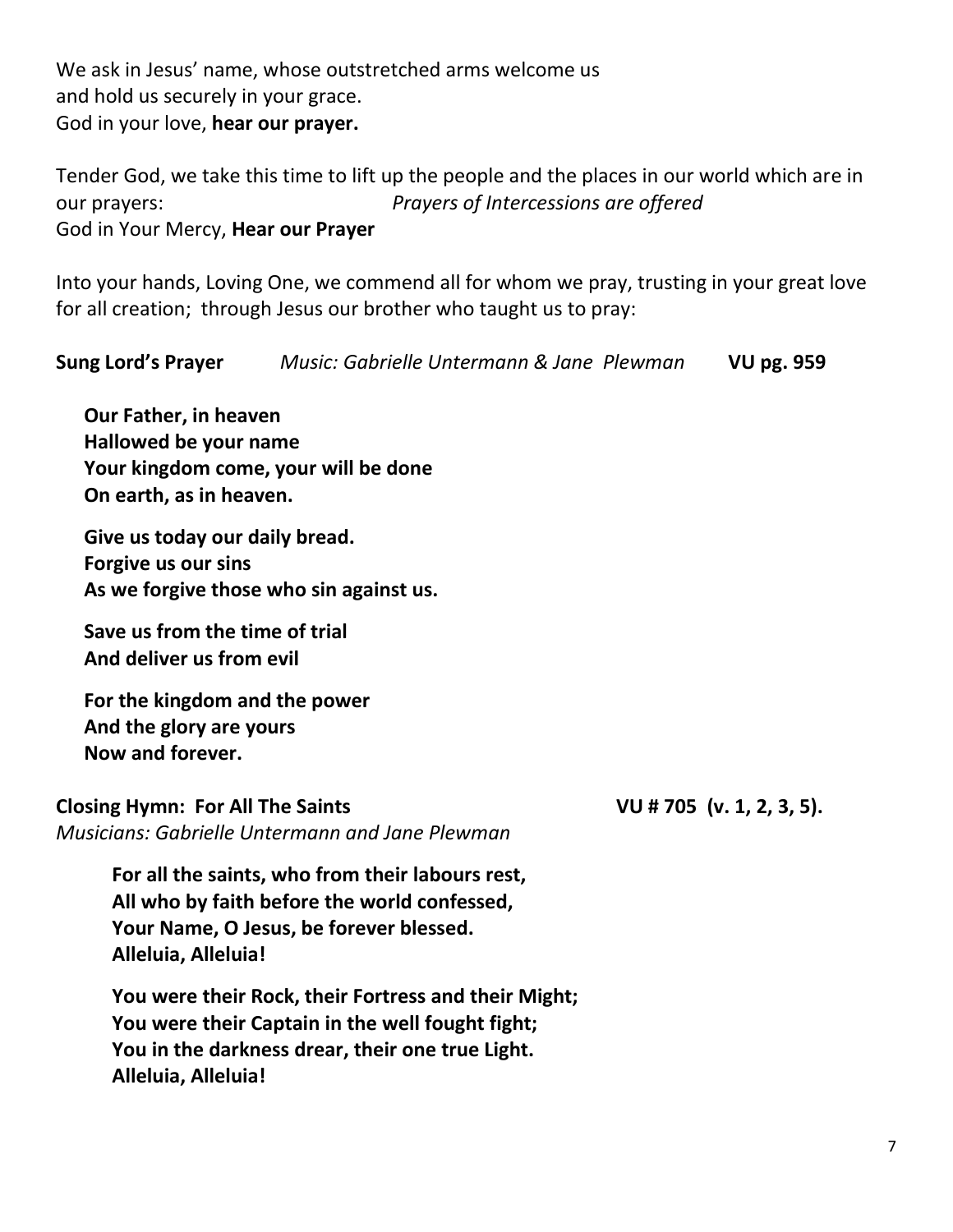**O blest communion, fellowship divine! we feebly struggle, they in glory shine; yet all are one in within your great design Alleluia, Alleluia!** 

**But lo! there breaks a yet more glorious day; the saints triumphant rise in bright array; as God to glory calls them all away Alleluia, Alleluia!**

### **Blessing**

We are God's saints Blessed and beloved of God, and sent out filled with the Spirit to dream dreams and share the vision the Gospel And as we go forth to live out that calling, may the blessing of God Creator, Christ and Holy Spirit be with us, now and always. Amen.

**Sung Blessing**: *"Go Now in Peace" Musician: Alexandra Huynh Do*

**Go now in peace, Never be afraid God will go with you each hour of every day. Go now in faith, steadfast, strong and true. Know God will guide you in all you do. Go now in love and show you believe. Reach out to others so all the world can see. God will be there watching from above. Go now in peace, in faith, and in love. Amen, amen, amen.**



**CHRISTMAS HAMPERS – A Fundraiser by Claremont United Church** 

*Our first Christmas during the COVID-19 panemic will soon be upon us. Who knows how it will unfold but one thing we do know is that the need will be even greater for organizations such as the food banks. For years Claremont United Church has filled 12 hampers for the St Paul's on the Hill Christmas*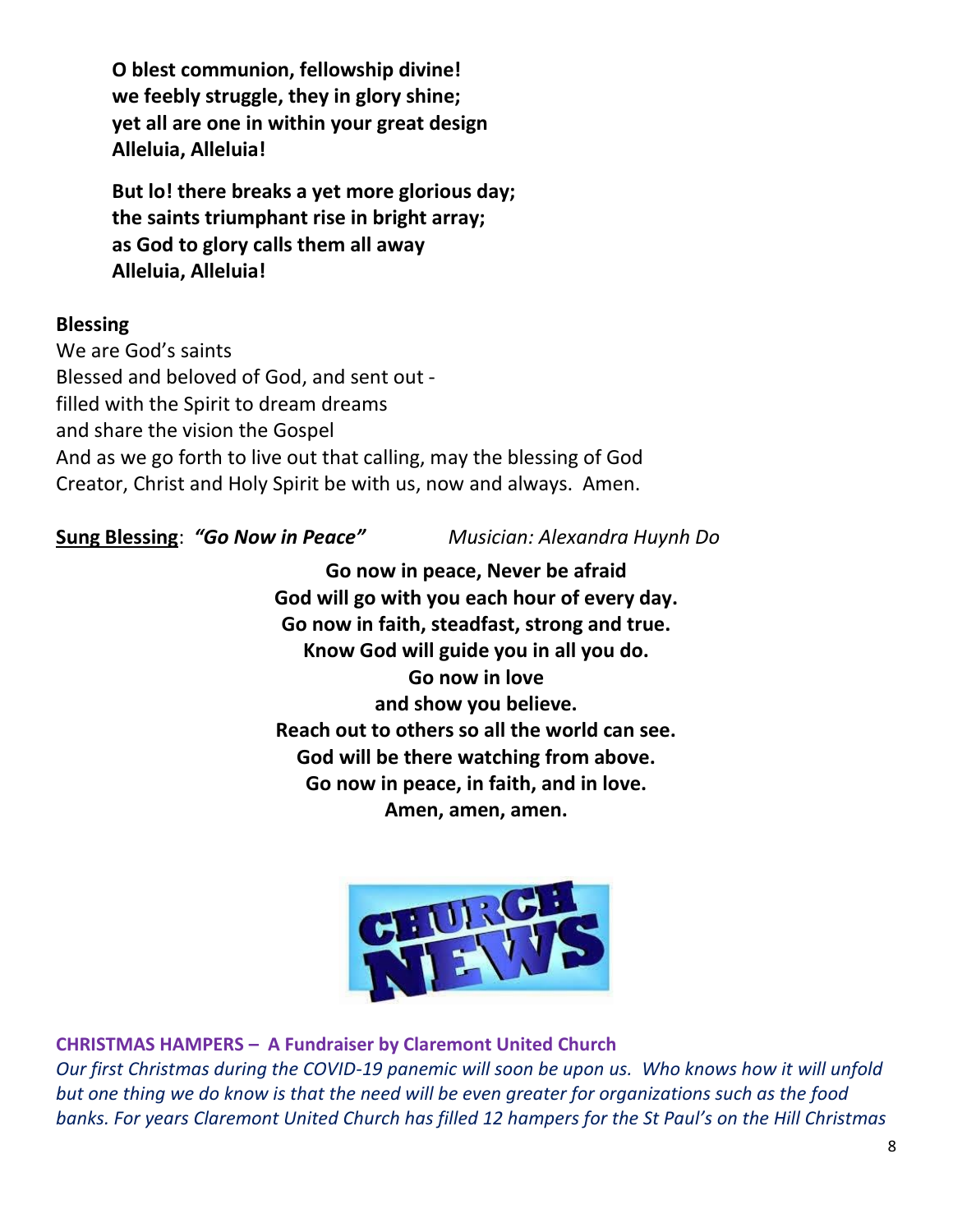*Hamper program, helping to make a brighter Christmas for families less fortunate than ours. This year is no different. However, because of the pandemic the "hampers" will be virtual so that families can do their own shopping for both food and gifts.*

*We're hoping our small but mighty congregation will come through with money instead of items, enough to virtually fill 12 hampers, each one valued at \$50. In order for families to prepare for Christmas, we need to forward all our donated money to St Paul's by November 13.*

*How do you donate? You may do an E-transfer to Wendy Duncan at [pillowblock@gmail.com](mailto:pillowblock@gmail.com) Or, you can write a cheque to Claremont United Church (on the Memo line write – M&O Hampers). Drop your cheque in the mailbox at the back door of the church or take it to Tracey May at 5057 William St, Claremont. Or, if neither of these methods works for you, call Wendy at 905 649-2170 and one of us will pick up your donation.*

*As always, thanks Claremont United Church for your care, concern and generosity, If you know of anyone else who might be interested in helping please pass along. Thank you! From your Mission and Outreach Committee – Debbie, Gabrielle, Myrna, Tracey, Wendy and Lionel.* 

#### **Affirming Committee - Volunteers Needed!**

Exciting news! Both Goodwood United Church and Claremont United Churches have voted at their recent Board meetings to begin the process of **becoming an Affirming congregation**. An Affirming congregation is a congregation which intentionally, publicly and explicitly (PIE) welcomes, affirms and

advocates for the full inclusion of GLBTQ people in church and in society, along with affirming and celebrating the diversity of all people including culture and ethnicity, ability, economic status, etc**. Both churches are seeking volunteers** to serve on their congregation's affirming committee. **For Goodwood United Church contact:** 

**For Claremont United Church contact: Debbie Andersen**  For more information about Affirming Congregations, go to the website of Affirm Canada at:

<https://affirmunited.ause.ca/affirming-ministries-program/>



### **OTHER UPCOMING EVENTS – THIS WEEK**

**Goodwood United Church: Online Community Check-in: Tuesdays at 10:00 AM, on Zoom.** Once our check-in time has come to a conclusion, the group will proceed with our weekly Bible Study / "Conversations about Life", so feel free to join us for this as well.

**Claremont United Church: Wednesdays @ 12:00 noon - Join us for a Zoom "drop-in" meeting**  Everyone is invited to join us for these "Virtual Brock Café" Zoom gatherings to connect with our congregational community.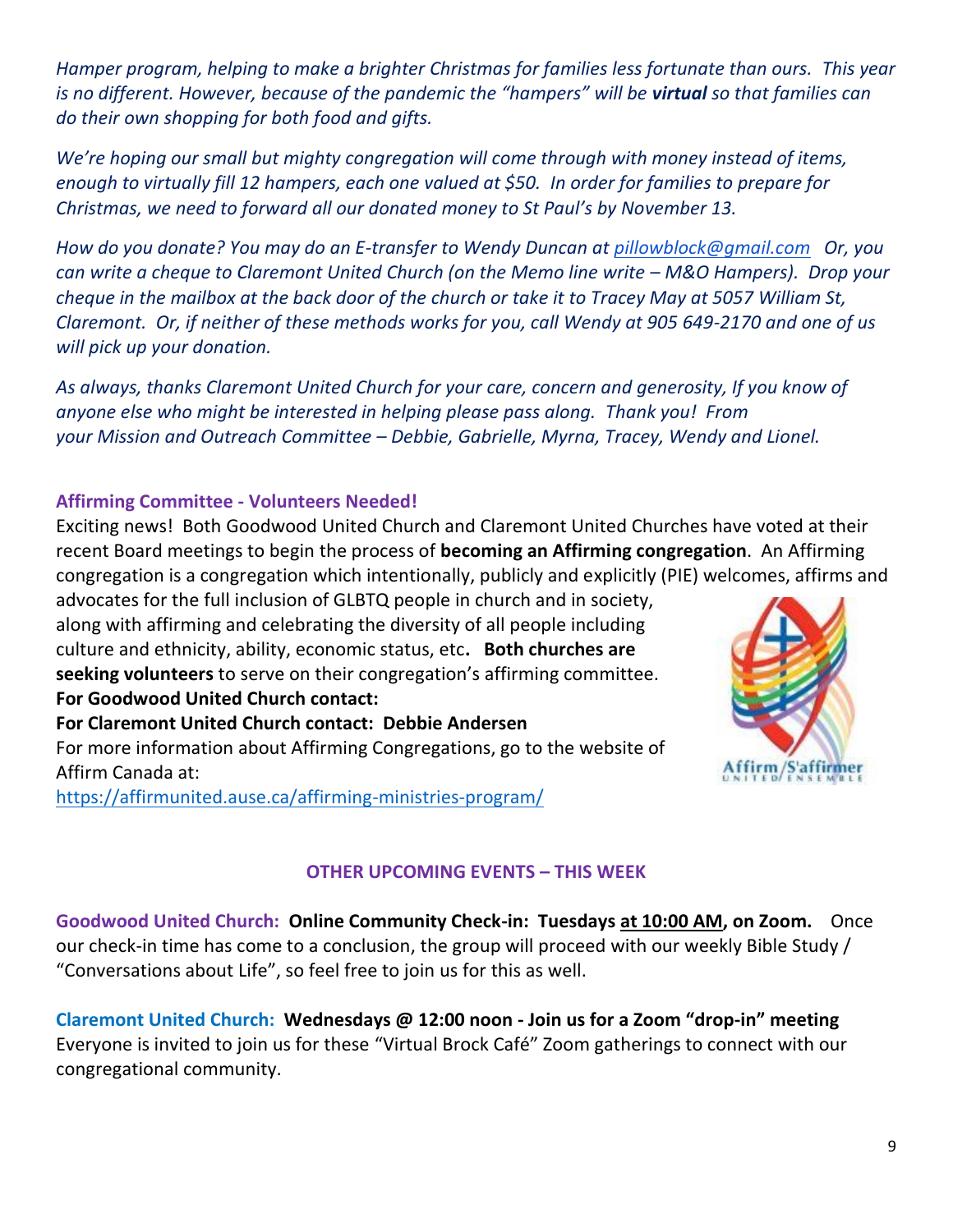**Joint BOOK STUDY GROUP for all 3 Churches:** NO STUDY GROUP Next Week (Fri Nov 6) when Rev. Lionel is away on Study leave, and RESUMES the following week on Friday (Fri Nov 13<sup>th)</sup>. Ioin us on **Friday mornings at 10:00 am: "21 Things You May Not Know About the Indian Act", by Bob Joseph.** After this book we will read Bob Joseph's second book: **Indigenous Relations: Insights, Tips and Suggestions to make Reconciliation a Reality.** This group is open to all members of Claremont, Fairbank and Goodwood United Churches, and friends. So please order your copy of both books now! *You can join us at any part during the study – ALL are welcome.* 

# **PAST WORSHIP SERVICES - are being uploaded to YouTube**

**We are now live streaming to our YouTube Channel. The service will also be available for watching later. Please use this link to visit the uploaded services site.** 

[https://www.youtube.com/channel/UC1HPD2ai10bo-qbNaXvNVtw](about:blank)

# **Continued Financial Support**

# **for our Congregations**

Please prayerfully consider how you can continue to support your congregation's ongoing ministries during this time.

- Offerings can be **mailed to the church address** itself
- **PAR forms** (for pre-authorized debit) are available from your church treasurer
- You can send your offering by **E-TRANSFER** through your online banking. Here is where to send them:

# For **Claremont United** send to**: treasurercuc@outlook.com**

For **Goodwood United** send to: **[goodwooductreasurer@gmail.com](about:blank)**

*Thank you for your continued support of our congregation's ministry.*



#### **Find us online! Check out our websites!**

Check out our church websites for **new updates** during this time, including Sunday devotions, and information about coping with stress during COVID-19.

[www.claremontunitedchurch.com](about:blank) [www.goodwoodunitedchurch.com](about:blank)



**Find us on Facebook!** 

[https://www.facebook.com/goodwoodunited](about:blank) [https://www.facebook.com/claremontunited](about:blank)

# PLEASE SHARE THE POSTER BELOW!